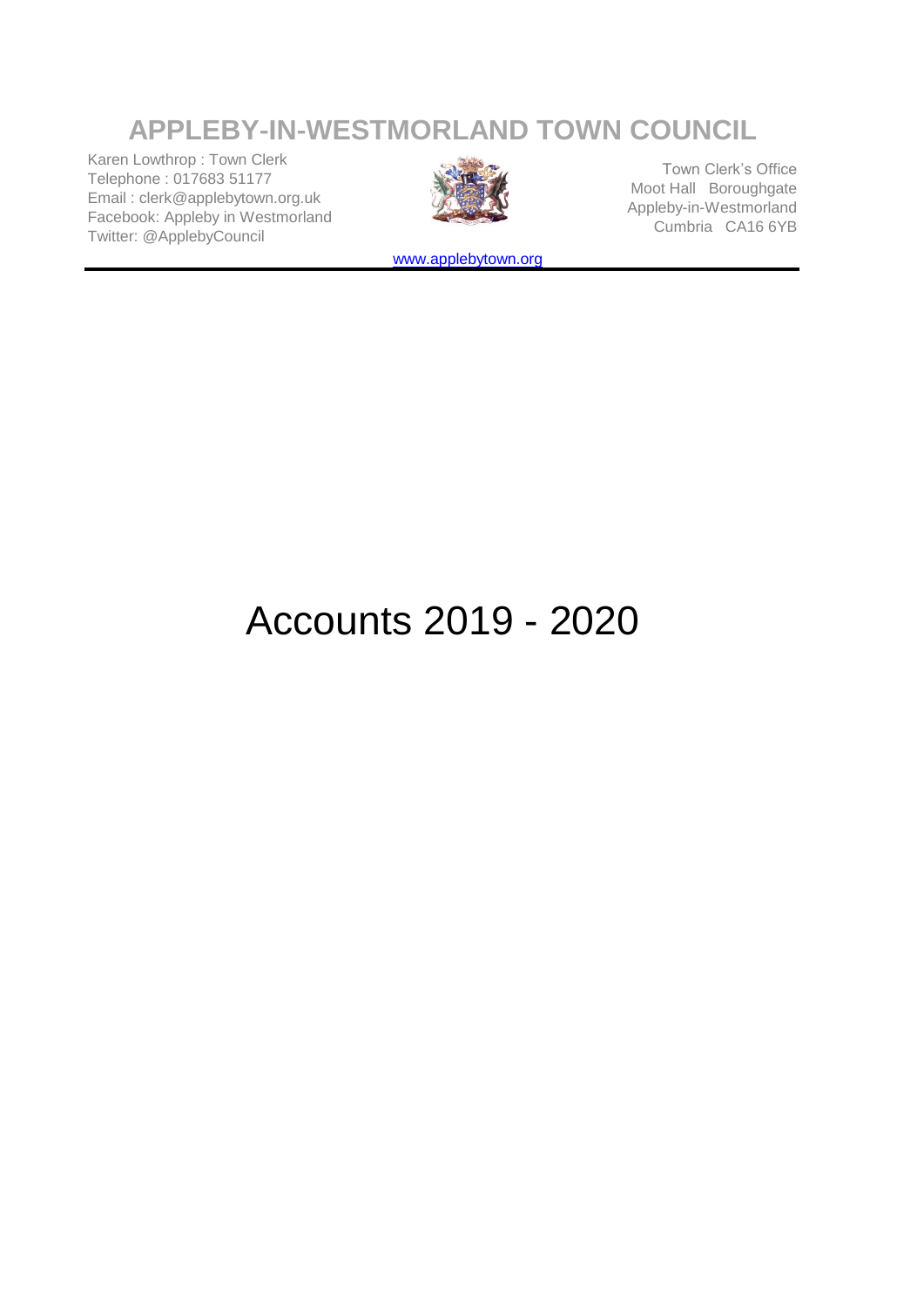#### 清水

|                | Annual Return for the Year Ending 31st March 2020          |           |                                |                                                        |                  |      |          |                         |                         |
|----------------|------------------------------------------------------------|-----------|--------------------------------|--------------------------------------------------------|------------------|------|----------|-------------------------|-------------------------|
| No.            | Description                                                |           | 31/03/2020 31/03/2019 Variance |                                                        | Variance<br>as % | >15% | $<$ £200 | Explanation<br>Regulred | Explanation             |
|                | Balances brought forward                                   | 127,272   | 115,202                        | 12.070                                                 |                  |      |          |                         |                         |
| $\overline{z}$ | Annual Precept                                             | 110.307   | 104.444                        | 5.863                                                  | 5%               | No   | No       | No.                     |                         |
| 3              | Other Receipts                                             | 83,898    | 86,323                         | $-2.425$                                               | $-3%$            | No   | No       | No.                     |                         |
| $\Delta$       | Staff Costs                                                | 88.114    | 85,543                         | 2.571                                                  | 3%               | No   | No       | No                      | Salary Increase         |
| 5              | Loan Repayments                                            | $\Omega$  |                                |                                                        | 0%               | No   | No       | No.                     |                         |
| 6              | All other payments                                         | 80.248    | 93.154                         | $-12.906$                                              | $-16%$           | No   | No       | No.                     | Reduced due to Covid 19 |
| $\tau$         | Balances carried forward. Must equal (1+2+3)-<br>$(4+5+6)$ | 153.115   | 127,272                        | 25.843                                                 |                  |      |          |                         |                         |
| 8              | Total cash and short term investments                      | 142.999   | 118,817                        | 24.182                                                 |                  |      |          |                         |                         |
| 9              | Fixed Assets                                               | 4,476,102 | 4,474,252                      | 1.850                                                  | 0%               | No   | No       | No                      |                         |
| 10             | <b>Total Borrowings</b>                                    | $\Omega$  | $\sim$                         | $\Omega$                                               | 0%               | No   | No       | No.                     |                         |
|                |                                                            |           |                                |                                                        |                  |      |          |                         |                         |
| Signed:        |                                                            | Signed:   |                                |                                                        |                  |      |          |                         |                         |
|                |                                                            |           |                                |                                                        |                  |      |          |                         |                         |
|                |                                                            |           |                                |                                                        |                  |      |          |                         |                         |
|                |                                                            |           |                                |                                                        |                  |      |          |                         |                         |
|                |                                                            |           |                                |                                                        |                  |      |          |                         |                         |
| Date:          |                                                            | Date:     |                                |                                                        |                  |      |          |                         |                         |
|                |                                                            |           |                                |                                                        |                  |      |          |                         |                         |
|                |                                                            |           |                                |                                                        |                  |      |          |                         |                         |
| Signed:        |                                                            |           |                                |                                                        |                  |      |          |                         |                         |
|                |                                                            |           |                                |                                                        |                  |      |          |                         |                         |
|                |                                                            |           |                                |                                                        |                  |      |          |                         |                         |
|                |                                                            |           |                                |                                                        |                  |      |          |                         |                         |
| Date:          |                                                            |           |                                | Karen Lowthron (Clerk & Responsible Financial Officer) |                  |      |          |                         |                         |
|                |                                                            |           |                                |                                                        |                  |      |          |                         |                         |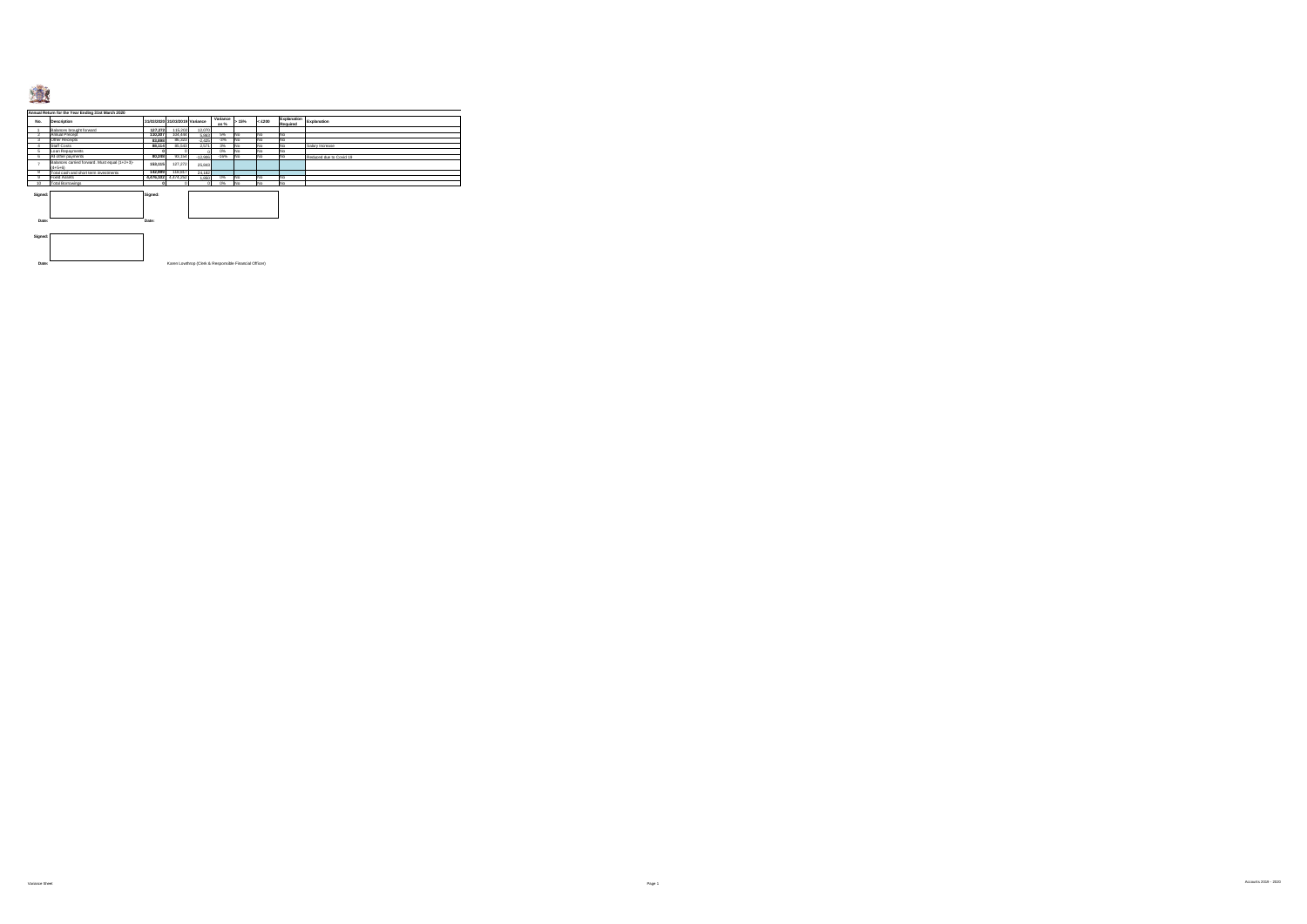

| 3. Other Receipts - Variance Statement |        | 31/03/2020 31/03/2019 Variance |          | Variance<br>as % | >15%      | $<$ £200  | <b>Explanation</b><br>Required | <b>Explanation</b>                                                                |
|----------------------------------------|--------|--------------------------------|----------|------------------|-----------|-----------|--------------------------------|-----------------------------------------------------------------------------------|
| Council Tax Reduction Scheme           | 1.800  | 1,534                          | 266      | 17%              | Yes       | <b>No</b> | Yes                            | Council Tax Reduction Scheme increased by Eden District Council                   |
| Rent                                   | 17,764 | 21,812                         | $-4,048$ | $-19%$           | Yes       | <b>No</b> | Yes                            | Reduced Income due to Covid 19                                                    |
| <b>EDC Recycling</b>                   | 2,100  | 1,400                          | 700      | 50%              | Yes       | <b>No</b> | Yes                            | Additional Payment by EDC                                                         |
| Interest                               | 1,165  | 1,627                          | $-462$   | $-28%$           | <b>No</b> | <b>No</b> | Yes                            | 2 years interest received on Cumberland reverves account in 2019                  |
| Fair Hill                              | 3,550  | 3,450                          | 100      | 3%               | <b>No</b> | Yes       | <b>No</b>                      |                                                                                   |
| Other Income                           | 5,210  | 2,884                          | 2,326    | 81%              | Yes       | <b>No</b> | Yes                            | Increase in Pubic Hall bookings.                                                  |
| <b>TIC Sales</b>                       | 27,322 | 28,510                         | $-1,188$ | $-4%$            | <b>No</b> | <b>No</b> | Yes                            | Closure of TIC due to Covid 19                                                    |
| <b>TIC Grant</b>                       | 4,500  | 6,000                          | $-1,500$ | $-25%$           | Yes       | <b>No</b> | Yes                            | Reduction in grant from EDC                                                       |
| <b>PH Lettings</b>                     | 12,855 | 13,730                         | $-875$   | -6%              | <b>No</b> | <b>No</b> | Yes                            | Closure due to Covid 19                                                           |
| Income from PV Panels                  | 1,656  | 1,589                          | 67       | 4%               | <b>No</b> | Yes       | No                             |                                                                                   |
| <b>Other Grants</b>                    | 4,705  | 2,064                          | 2,64'    | 128%             | Yes       | <b>No</b> | Yes                            | Heritage Action Zone grant re Crosses                                             |
| DoS Footway Lighting                   | 1,270  | 1,723                          | $-453$   | $-26%$           | Yes       | <b>No</b> | Yes                            | Reduced funding received from Eden District Council for devolved footway lighting |
| <b>Totals</b>                          | 83,898 | 86,323                         | $-2.425$ |                  |           |           |                                |                                                                                   |

| Signed: | Signed: |
|---------|---------|
|         |         |
|         |         |
| Date:   | Date:   |

Jean Airey (Internal Auditor)

**Signed:**

**Date:**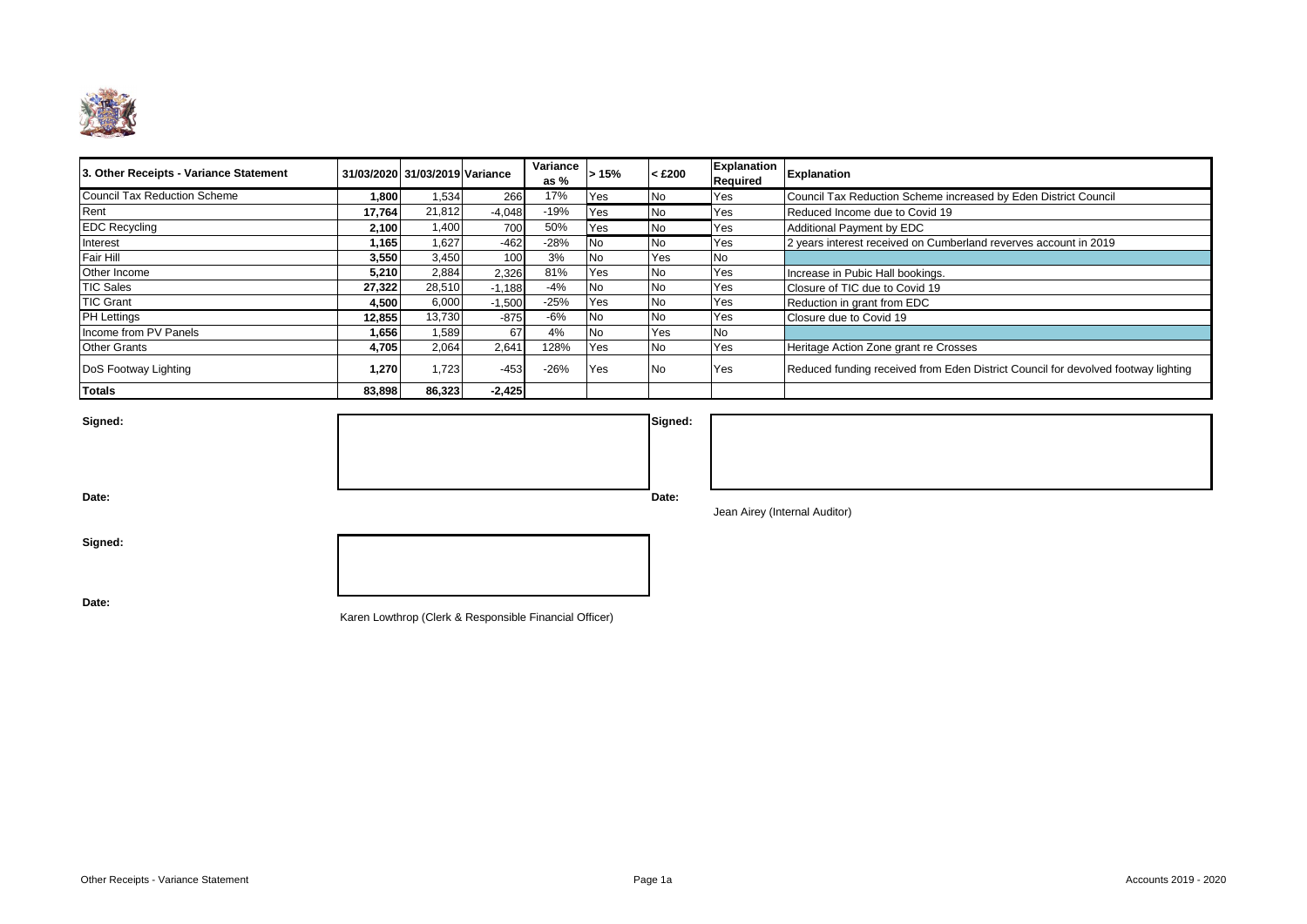

| 6 Other Payments - Variance Statement |        | 31/03/2020 31/03/2019 Variance |            | Variance<br>as $%$ | >15%      | $<$ £200  | <b>Explanation</b><br><b>Required</b> | <b>Explanation</b>                                                                       |
|---------------------------------------|--------|--------------------------------|------------|--------------------|-----------|-----------|---------------------------------------|------------------------------------------------------------------------------------------|
| <b>TIC Cost of Sales</b>              | 13,159 | 18,503                         | $-5,344$   | $-29%$             | Yes       | No        | Yes                                   | Reduced sales due to Covid 19                                                            |
| Stationery                            | 1.929  | 2,404                          | $-475$     | $-20%$             | Yes       | No        | Yes                                   | Purchasing generic printer toners                                                        |
| Heating & Lighting                    | 9.212  | 5,969                          | 3,244      | 54%                | Yes       | No        | Yes                                   | Additonal electricity account for Market Arcade Toilets (new service) + Npower surcharge |
| Minor Repairs & Renewals              | 2,729  | 5,650                          | $-2,921$   | $-52%$             | Yes       | No        | Yes                                   | Less minor renewals and repairs needed                                                   |
| Telephone & Broadband                 | 2,275  | 2,463                          | $-188$     | $-8%$              | <b>No</b> | Yes       | <b>No</b>                             |                                                                                          |
| Postage                               | 177    | 122                            | 55         | 45%                | Yes       | Yes       | No                                    | <b>Additional TIC Marketing</b>                                                          |
| Cleaning & Waste                      | 10,499 | 9,351                          | 1.147      | 12%                | <b>No</b> | Yes       | No                                    |                                                                                          |
| Insurance                             | 5,769  | 5,953                          | $-184$     | $-3%$              | <b>No</b> | <b>No</b> | <b>No</b>                             |                                                                                          |
| Licences & Compliance                 | 3,039  | 2,670                          | 369        | 14%                | <b>No</b> | Yes       | No                                    |                                                                                          |
| <b>Professional Fees</b>              | 240    | 3,060                          | $-2,820$   | $-92%$             | <b>No</b> | No        | Yes                                   | No external reports required                                                             |
| Rates                                 | 5,782  | 5,972                          | $-190$     | $-3%$              | <b>No</b> | Yes       | <b>No</b>                             |                                                                                          |
| Water                                 | 3,822  | 3,680                          | 142        | 4%                 | <b>No</b> | No        | No                                    |                                                                                          |
| Training                              | 320    | 130                            | 190        | 146%               | Yes       | Yes       | Yes                                   | New Clerk training and TIC                                                               |
| Subscriptions                         | 619    | 645                            | $-26$      | $-4%$              | No        | Yes       | <b>No</b>                             |                                                                                          |
| Elections                             | 210    |                                | 210        | 0%                 | No        | Yes       | <b>No</b>                             |                                                                                          |
| Advertising                           | 365    | 1,337                          | $-972$     | $-73%$             | Yes       | Yes       | Yes                                   | No TIC map printing required                                                             |
| Marketing                             | .369   | $\Omega$                       | 1,369      | #DIV/0             | <b>No</b> | No        | <b>No</b>                             | Appleby Town Leaflet circulation                                                         |
| Audit                                 | 827    | 600                            | 227        | 38%                | Yes       | No        | Yes                                   | Increase in fees                                                                         |
| ΙT                                    | ,762   | 480                            | 1.282      | 267%               | Yes       | No        | Yes                                   | Software & Hardwear Renewal also due to Covid and homeworking                            |
| Mayor Allowance                       | 1606   | 3022                           | $-1.416$   | $-47%$             | Yes       | Yes       | Yes                                   | Small underspend in 2019 - 2020                                                          |
| <b>Grant Payments</b>                 | 3494   | $\Omega$                       | 3,494      | 0%                 | <b>No</b> | Yes       | <b>No</b>                             |                                                                                          |
| Section 137 Grants                    | 1,156  | 1.000                          | 156        | 16%                | Yes       | No        | No                                    |                                                                                          |
| Catering                              | 292    | 227                            | 65         | 28%                | Yes       | Yes       | <b>No</b>                             |                                                                                          |
| Planting                              | 555    | 394                            | 162        | 41%                | Yes       | Yes       | Yes                                   | Increase in flower costs and installation of troughs                                     |
| Christmas Lights                      | 2,000  | 2,000                          | $\sqrt{ }$ | 0%                 | <b>No</b> | Yes       | <b>No</b>                             |                                                                                          |
| <b>Bank Charges</b>                   | 623    | 544                            | 79         | 15%                | Yes       | Yes       | No                                    |                                                                                          |
| <b>Building Repairs</b>               | 3,648  | 13,878                         | $-10,230$  | $-74%$             | Yes       | Yes       | Yes                                   | No additional major repairs                                                              |
| Lift Maintenance                      | 994    | 808                            | 186        | 23%                | Yes       | Yes       | <b>No</b>                             |                                                                                          |
| Returnable Deposit                    | 300    | 100                            | 200        | 100%               | Yes       | Yes       | Yes                                   | Increase in depositable bookings                                                         |
| <b>Credit Card Machine</b>            | 485    | 397                            | 88         | 22%                | Yes       | Yes       | No                                    |                                                                                          |
| Printing                              |        | 537                            | $-537$     | $-100%$            | Yes       | Yes       | Yes                                   | No TIC Leaflets required                                                                 |
| <b>Bus Shelter</b>                    | 60     | 284                            | $-224$     | $-79%$             | Yes       | Yes       | Yes                                   | Reduction in repairs                                                                     |
| Footway Lighting                      | 931    | 977                            | $-46$      | $-5%$              | <b>No</b> | Yes       | <b>No</b>                             |                                                                                          |
|                                       | 80.248 | 93,154                         | $-12,907$  |                    |           |           |                                       |                                                                                          |

**Signed: Signed:**

**Date: Date:**

Jean Airey (Internal Auditor)

**Signed:**

**Date:**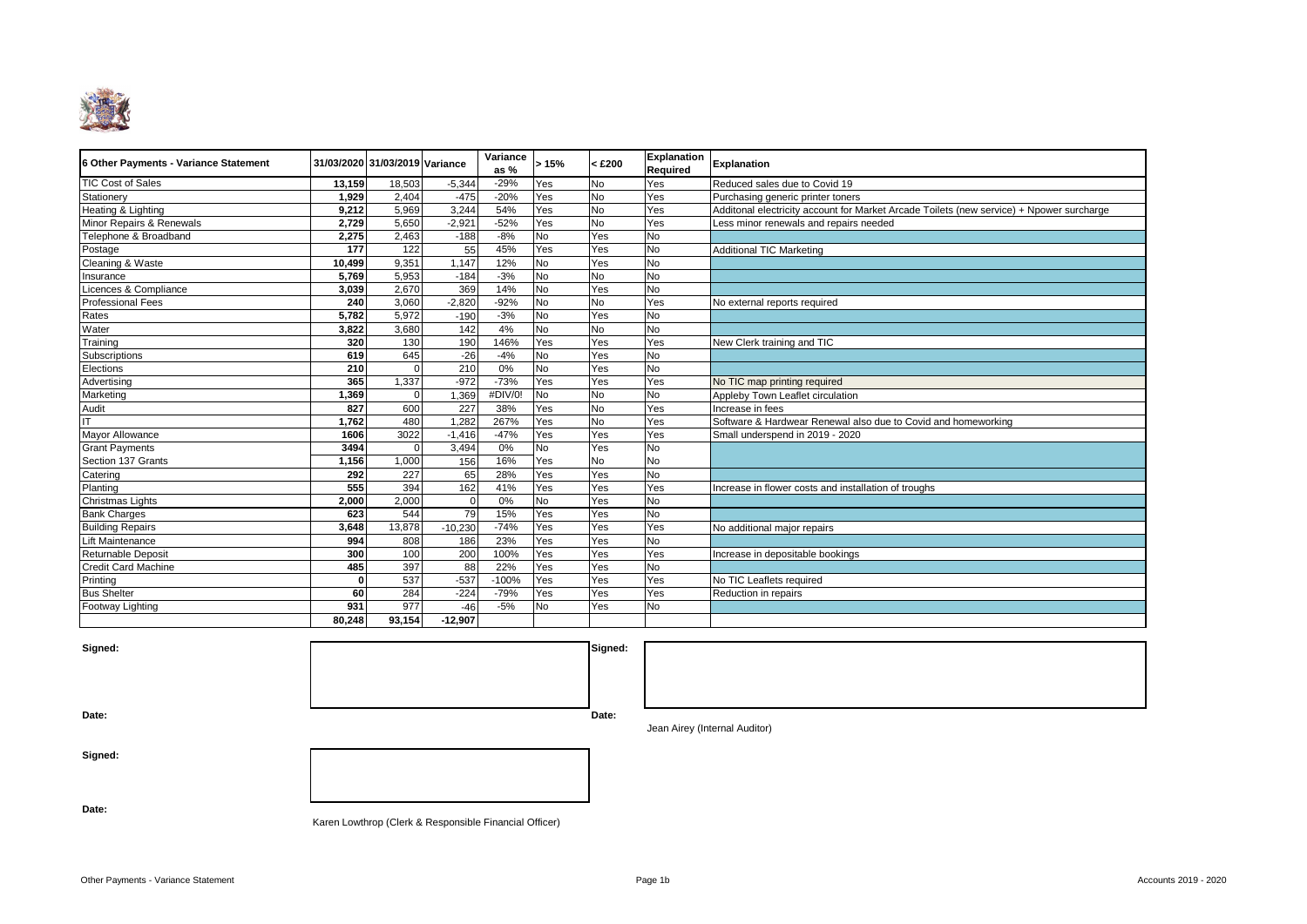

#### **Debtors and Creditors Variance Statement**

| <b>Debtors</b>             |        | 31/03/2020 31/03/2019 Variance |          | Variance<br>as $%$ | >15%       | $<$ £200  | Required                       | Explanation Explanation                             |
|----------------------------|--------|--------------------------------|----------|--------------------|------------|-----------|--------------------------------|-----------------------------------------------------|
| <b>Stock</b>               | 8,156  | 9,355                          | $-1,199$ | $-13%$             | <b>No</b>  | Yes       | <b>No</b>                      |                                                     |
| VAT to reclaim             | 1,493  | 928                            | 565      | 61%                | Yes        | No        | Yes                            | More VAT to claim                                   |
| Debtors                    | 3.177  | 943                            | 2,234    | 237%               | <b>Yes</b> | <b>No</b> | Yes                            | impact of Covid 19 on customers                     |
| Prepayments                | 1,784  | 2,366                          | $-582$   | $-25%$             | Yes        | No        | Yes                            | Change in payment schedules                         |
| Totals                     | 14,610 | 13,591                         | 1,019    |                    |            |           |                                |                                                     |
| <b>Creditors</b>           |        | 31/03/2020 31/03/2019 Variance |          | Variance<br>as $%$ | >15%       | $<$ £200  | Explanation<br><b>Required</b> | Explanation                                         |
| Creditors                  | 3.734  | 4,867                          | .133     | 23%                | <b>Yes</b> | Yes       | Yes                            | Payments now only made 28 days from date of invoice |
| VAT to pay                 |        | 144                            | 144      | 100%               | Yes        | Yes       | <b>No</b>                      |                                                     |
| Accruals & Deferred Income | 760    | 125                            | $-635$   | $-508%$            | Yes        | <b>No</b> | Yes                            | More deferred income                                |
|                            | 4,494  | 5,136                          | 642      |                    |            |           |                                |                                                     |



| w. |  |  |  |
|----|--|--|--|
|    |  |  |  |
|    |  |  |  |
|    |  |  |  |

Jean Airey (Internal Auditor)

**Signed:**

**Date:**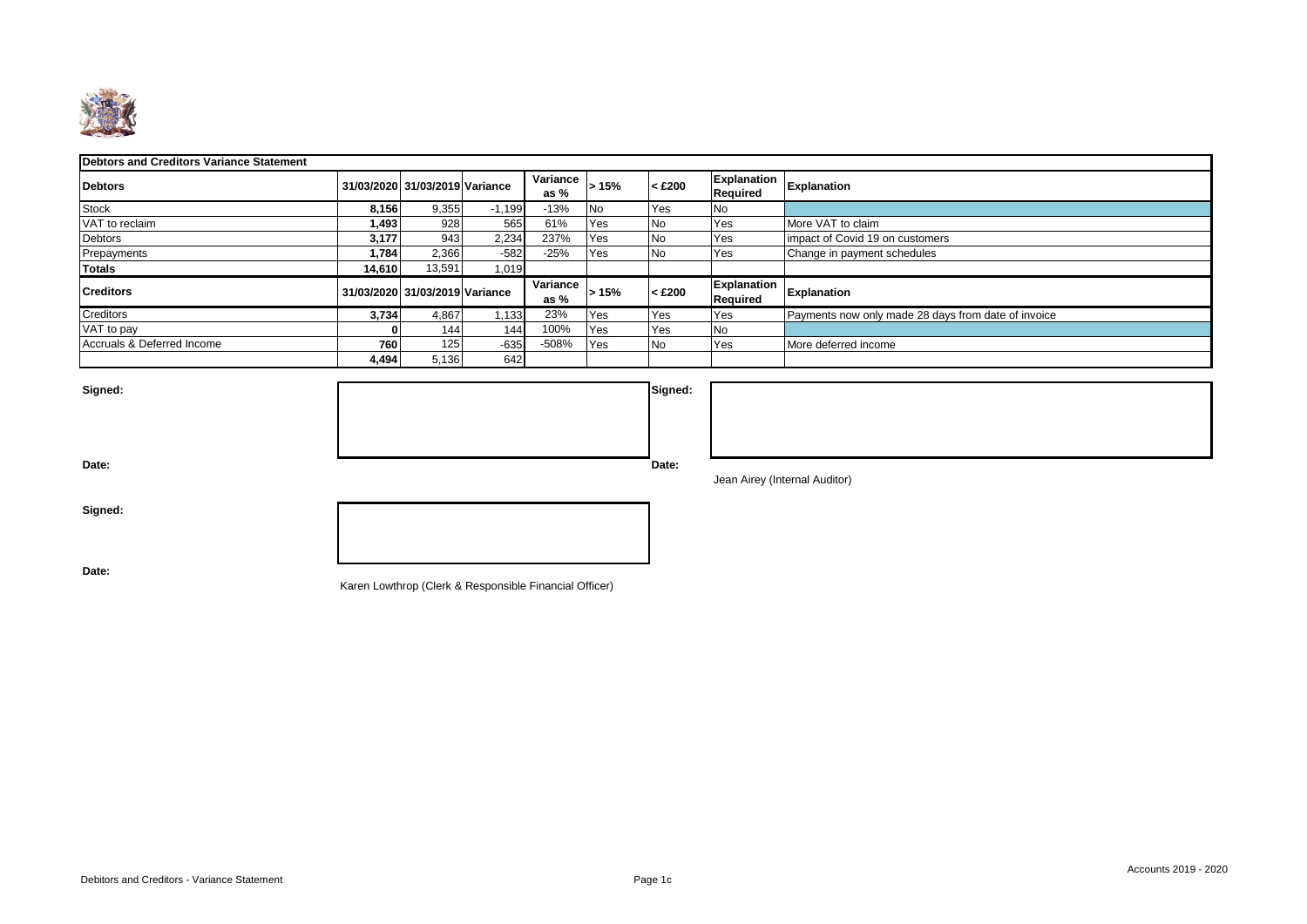

## **Annual Return for the Year Ending 31st March 2020 Reconciliation between Boxes 7 and 8**

|                       | 2020    | 2019                                                   |         |                               |
|-----------------------|---------|--------------------------------------------------------|---------|-------------------------------|
| Box 8                 | 142,999 | 118,817                                                |         |                               |
| <b>Add Debtors</b>    | 14,610  | 13,591                                                 |         |                               |
| <b>Less Creditors</b> | 4,494   | 5,136                                                  |         |                               |
| Box 7                 | 153,115 | 127,272                                                |         |                               |
| Signed:               |         |                                                        | Signed: |                               |
|                       |         |                                                        |         |                               |
|                       |         |                                                        |         |                               |
| Date:                 |         |                                                        | Date:   |                               |
|                       |         |                                                        |         | Jean Airey (Internal Auditor) |
| Signed:               |         |                                                        |         |                               |
|                       |         |                                                        |         |                               |
|                       |         |                                                        |         |                               |
| Date:                 |         | Karen Lowthrop (Clerk & Responsible Financial Officer) |         |                               |
|                       |         |                                                        |         |                               |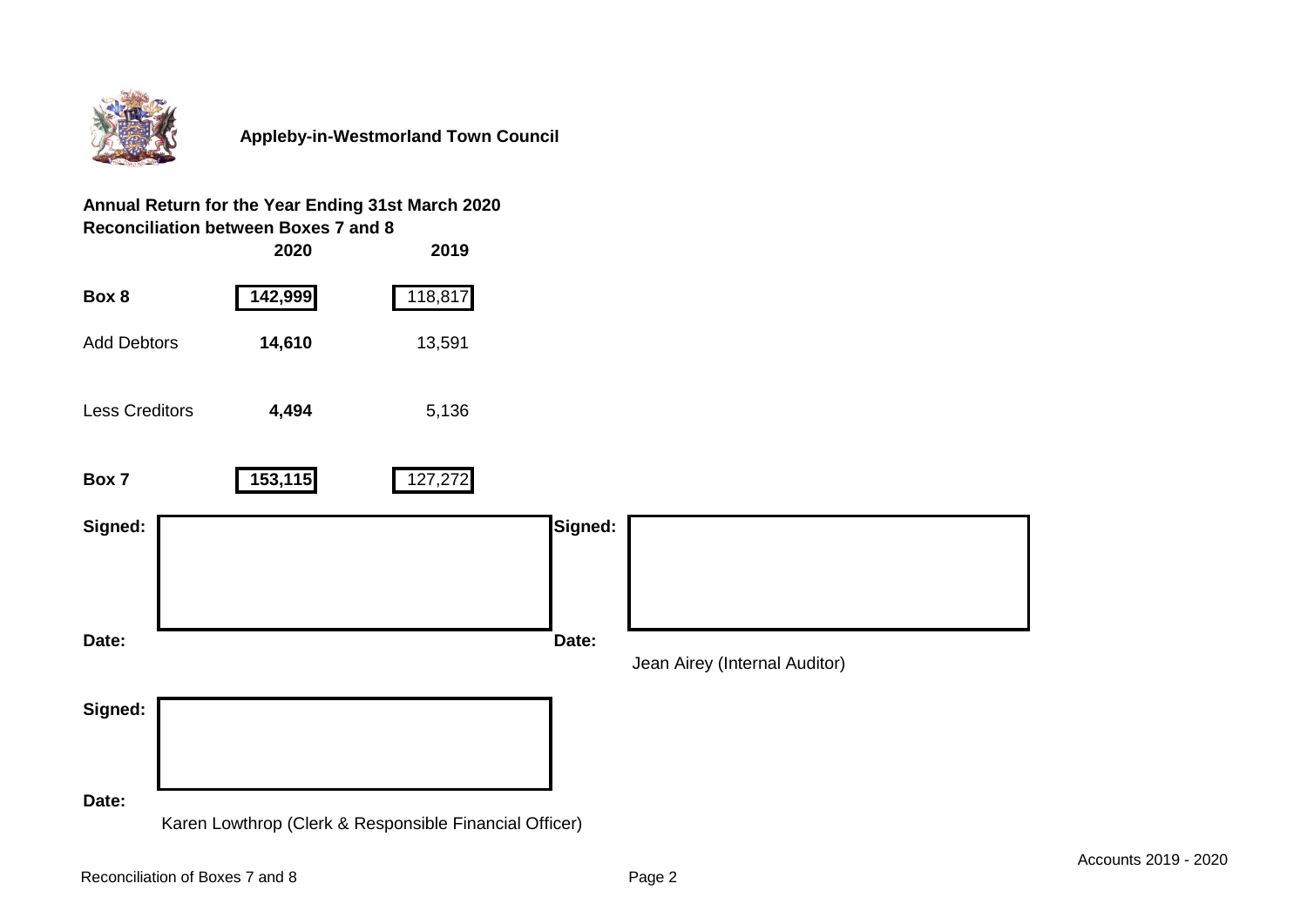

#### **Annual Return for Year Ending 31st March 2020 - Bank Reconciliation**

| Cash Book Balance Brought Forward 31st March 2019   | £  | 118,817.19 |
|-----------------------------------------------------|----|------------|
| <b>ADD: Receipts</b>                                | £  | 199,445.51 |
| <b>LESS: Payments</b>                               | £  | 175,264.18 |
| Cash Book Balance at 31st March 2020                | £  | 142,998.52 |
| Balances at Bank at 31st March 2020                 |    |            |
| Barclay - Current                                   | £  | 5,037.32   |
| Barclay - Saver                                     | £  | 59,504.06  |
| <b>Cumberland Reserves</b>                          | £  | 78,334.56  |
| Total                                               | Ι£ | 142,875.94 |
| Less unpresented cheques:<br>Add uncleared payment: |    |            |
|                                                     |    |            |
| <b>Total</b>                                        | E  | 142,875.94 |
| Add petty cash:                                     | £  | 122.58     |
| Add short term investments:                         | £  |            |
| Box 8                                               | £  | 142,998.52 |





Jean Airey (Internal Auditor)

**Signed:**

**Date:**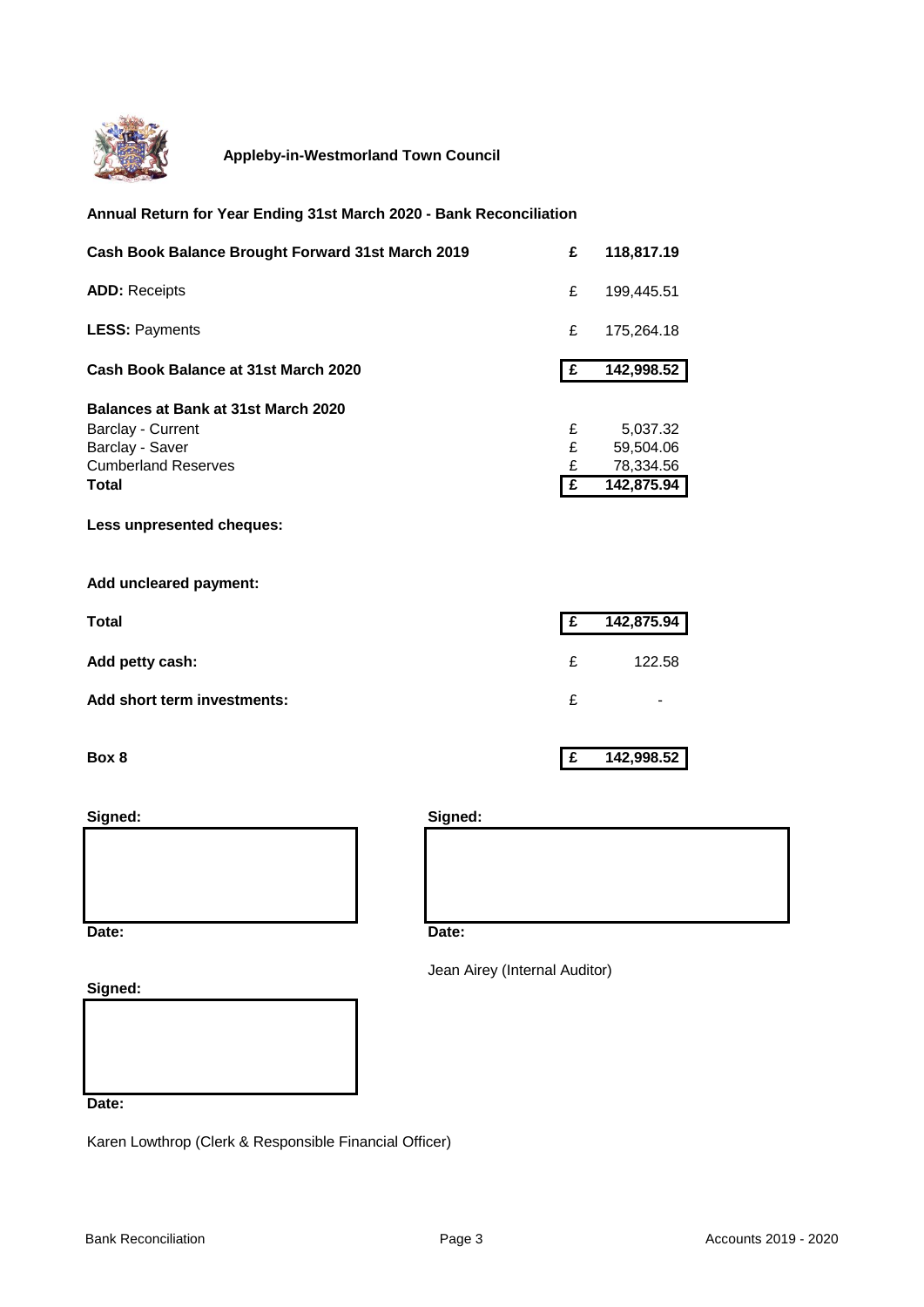

| <b>Balance Sheet at 31st March 2020</b>         |        |         |        |         |
|-------------------------------------------------|--------|---------|--------|---------|
|                                                 | 2020   |         | 2019   |         |
| <b>Long Term Assets</b>                         |        |         |        |         |
| <b>Cumberland General Reserves</b>              |        | 48,335  |        | 42,276  |
| <b>Cumberland Building Reserves</b>             |        | 30,000  |        | 30,000  |
|                                                 |        | 78,335  |        | 72,276  |
| <b>Current Assets</b>                           |        |         |        |         |
| <b>Barclays Accounts</b>                        | 64,541 |         | 46,373 |         |
| <b>TIC Stock</b>                                | 8,156  |         | 9,355  |         |
| VAT to Reclaim                                  | 1,493  |         | 784    |         |
| <b>Debtors</b>                                  | 3,177  |         | 943    |         |
| Prepayments                                     | 1,784  |         | 2,366  |         |
| <b>Petty Cash</b>                               |        |         |        |         |
| <b>Town Clerk</b>                               | 86     |         | 97     |         |
| <b>TIC</b>                                      | 37     |         | 72     |         |
|                                                 |        | 79,274  |        | 59,988  |
| <b>Current Liabilities</b>                      |        |         |        |         |
| Creditors                                       | 4,494  |         | 4,992  |         |
| <b>Advance Payments</b>                         |        |         |        |         |
|                                                 |        | 4,494   |        | 4,992   |
| <b>Current Assets less Current Liabilities:</b> |        | 74,780  |        | 54,996  |
| <b>Total Assets</b>                             |        | 153,115 |        | 127,272 |
| <b>Capital &amp; Reserves</b>                   |        |         |        |         |
| Reserves                                        |        | 127,272 |        | 115,202 |
| P & L Account                                   |        | 25,843  |        | 12,070  |
|                                                 |        | 153,115 |        | 127,272 |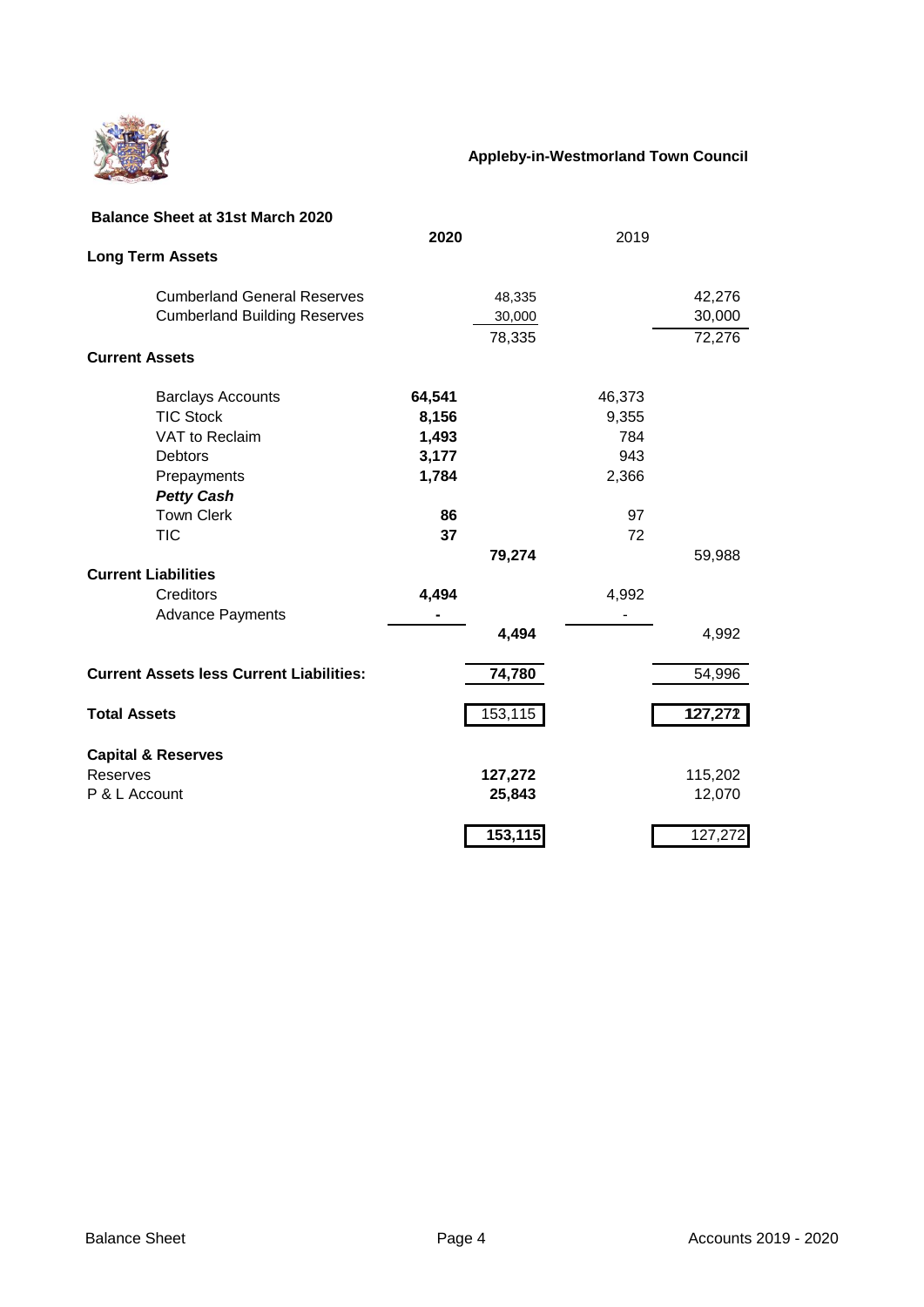

# **Summary at 31st March 2020**

|                                     |                    | 2020    |         | 2019    |                      |
|-------------------------------------|--------------------|---------|---------|---------|----------------------|
| <b>Income</b>                       |                    |         |         |         |                      |
|                                     | Precept            | 110,307 |         | 104,444 |                      |
|                                     | Admin              | 37,565  |         | 36,494  |                      |
|                                     | <b>Public Hall</b> | 14,511  |         | 15,319  |                      |
|                                     | <b>TIC</b>         | 27,322  |         | 28,510  |                      |
|                                     | <b>TIC Grant</b>   | 4,500   |         | 6,000   |                      |
|                                     |                    |         | 194,205 |         | 190,767              |
|                                     |                    |         |         |         |                      |
| <b>Less</b><br><b>Cost of Sales</b> |                    |         |         |         |                      |
|                                     | <b>TIC</b>         |         | 13,159  |         | 18,503               |
|                                     |                    |         | 181,046 |         | $\overline{172,}264$ |
| <b>Less</b><br><b>Expenditure</b>   |                    |         |         |         |                      |
|                                     |                    |         |         |         |                      |
|                                     | Admin              | 79,812  |         | 83,867  |                      |
|                                     | <b>Public Hall</b> | 29,721  |         | 33,914  |                      |
|                                     | <b>TIC</b>         | 45,670  |         | 42,413  |                      |
|                                     |                    |         | 155,203 |         | 160,194              |
| P & L Account                       |                    |         | 25,843  |         | 12,070               |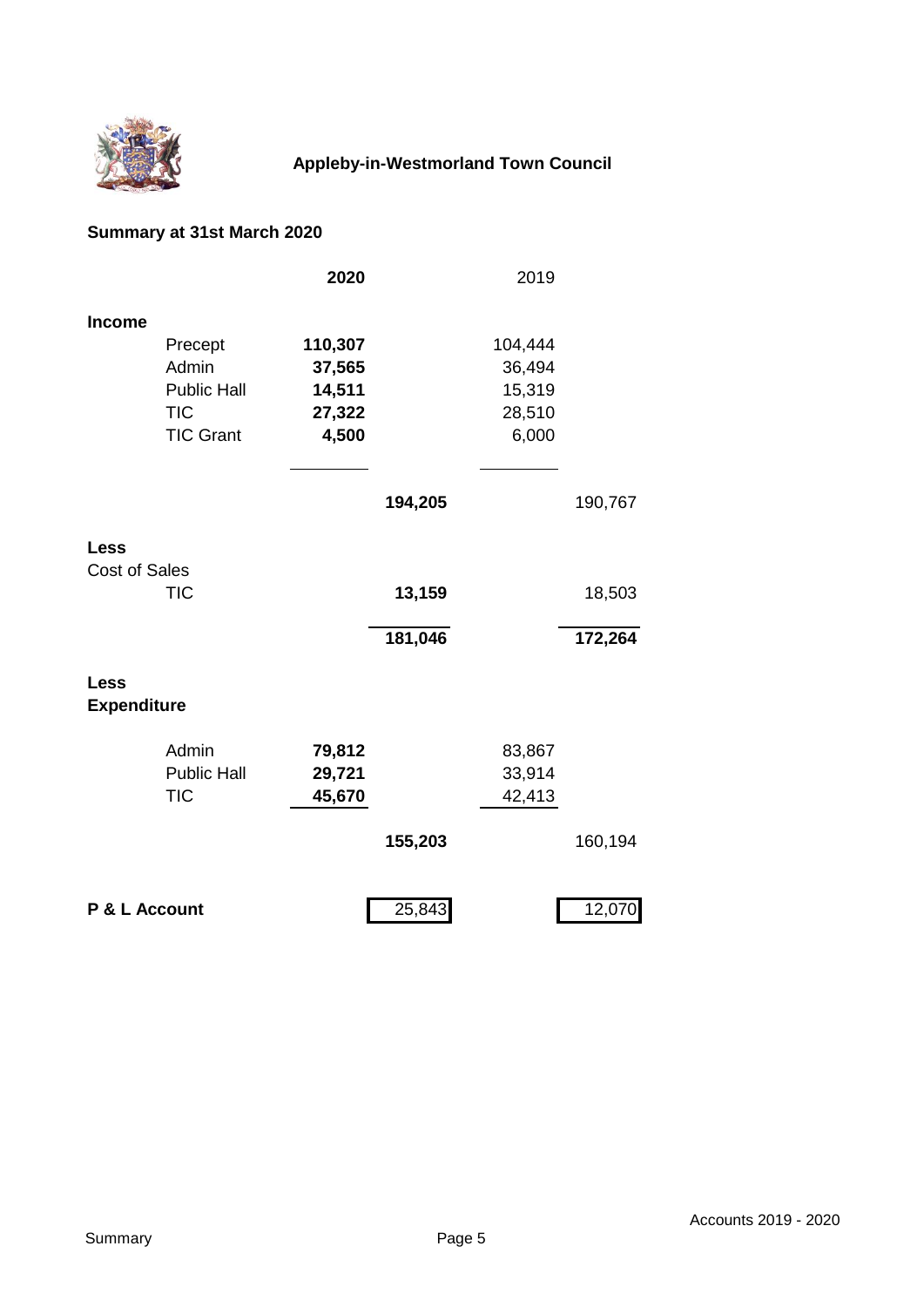

### **Admin & Property Trading Account year ended 31st March 2020**

| <b>Income</b> | 2020   | 2019   |        |
|---------------|--------|--------|--------|
| <b>CTRS</b>   | 1,800  | 1,534  |        |
| Recycling     | 2,100  | 1,400  |        |
| Other income  | 11,186 | 6,671  |        |
| Fair Hill     | 3,550  | 3,450  |        |
| Rent          | 17,764 | 21,812 |        |
| Interest      | 1,165  | 1,627  |        |
|               |        | 37,565 | 36,494 |

#### **Expenses**

| <b>Salaries</b>                | 36,733 |        | 33,461   |        |
|--------------------------------|--------|--------|----------|--------|
| Print & Stationery             | 1,163  |        | 1,248    |        |
| Heat/Light                     | 3,973  |        | 1,839    |        |
| Minor R&R                      | 2,148  |        | 2,396    |        |
| Telephone                      | 881    |        | 1,062    |        |
| Postage                        | 69     |        | 51       |        |
| Cleaning                       | 8,686  |        | 7,862    |        |
| Insurance                      | 2,911  |        | 3,142    |        |
| Licence & Compliance           | 1,187  |        | 971      |        |
| <b>Professional Fees</b>       | 240    |        | 3,060    |        |
| Rates                          | 3,192  |        | 3,440    |        |
| Water                          | 1,613  |        | 1,250    |        |
| Training                       | 260    |        | 80       |        |
| Subscriptions                  | 619    |        | 645      |        |
| Election                       | 210    |        | $\Omega$ |        |
| Advertising                    | 345    |        | 667      |        |
| Audit                          | 414    |        | 240      |        |
| Mayors Allowance               | 1,606  |        | 3,022    |        |
| ΙT                             | 1,019  |        | 312      |        |
| Planting                       | 555    |        | 394      |        |
| Catering                       | 75     |        | 44       |        |
| <b>Grant Payments</b>          | 3,494  |        |          |        |
| Section 137 Grants             | 1,156  |        | 1,000    |        |
| <b>Insurance Claim Repairs</b> | 0      |        | 0        |        |
| <b>Building Repairs</b>        | 3,648  |        | 13,878   |        |
| Christmas Lights               | 2,000  |        | 2,000    |        |
| <b>Bank Charges</b>            | 623    |        | 544      |        |
| <b>Bus Shelters</b>            | 60     |        | 284      |        |
| Footway Lighting Maintenance   | 931    |        | 977      |        |
| Contingency                    | 0      |        | 0        |        |
|                                |        | 79,812 |          | 83,867 |
| <b>Net Trading Deficit</b>     |        | 42,247 |          | 47,373 |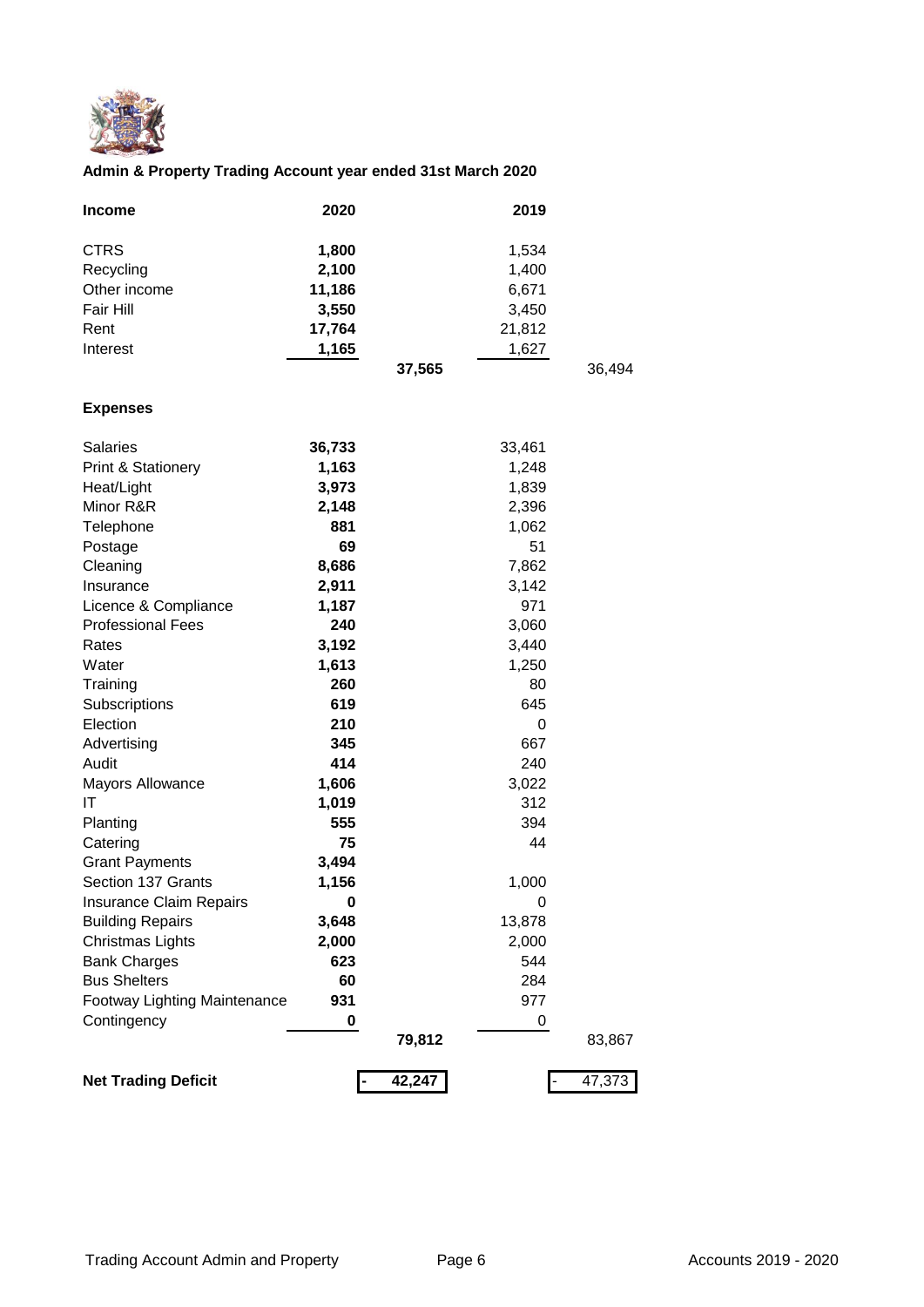

# **Public Hall Trading Account year ended 31st March 2020**

|                            | 2020   |        | 2019   |        |
|----------------------------|--------|--------|--------|--------|
| <b>Income</b>              |        |        |        |        |
| Lettings                   | 12,855 |        | 13,530 |        |
| Income from PV Panels      | 1,656  |        | 1,589  |        |
| <b>Returnable DepositS</b> |        |        | 200    |        |
| <b>Net Income</b>          |        | 14,511 |        | 15,319 |
| <b>Expenses</b>            |        |        |        |        |
| <b>Salaries</b>            | 16,209 |        | 18,597 |        |
| Stationery                 |        |        | 70     |        |
| Heating & Lighting         | 3,966  |        | 3,050  |        |
| Minor Repairs & Renewals   | 345    |        | 3,154  |        |
| Telephone & Broadband      | 370    |        | 299    |        |
| <b>Cleaning and Refuse</b> | 1,651  |        | 1,379  |        |
| Insurance                  | 1,799  |        | 1,705  |        |
| Licence & Compliance       | 1,123  |        | 1,090  |        |
| <b>Lift Maintenance</b>    | 994    |        | 808    |        |
| Rates                      | 651    |        | 636    |        |
| Water                      | 2,025  |        | 2,228  |        |
| Advertising                |        |        | 650    |        |
| Audit                      | 207    |        | 120    |        |
| IT (Hardware & Software)   | 83     |        | 30     |        |
| <b>Returnable Deposits</b> | 300    |        | 100    |        |
|                            |        | 29,721 |        | 33,914 |
| <b>Net Trading Deficit</b> |        | 15,211 |        | 18,595 |
|                            |        |        |        |        |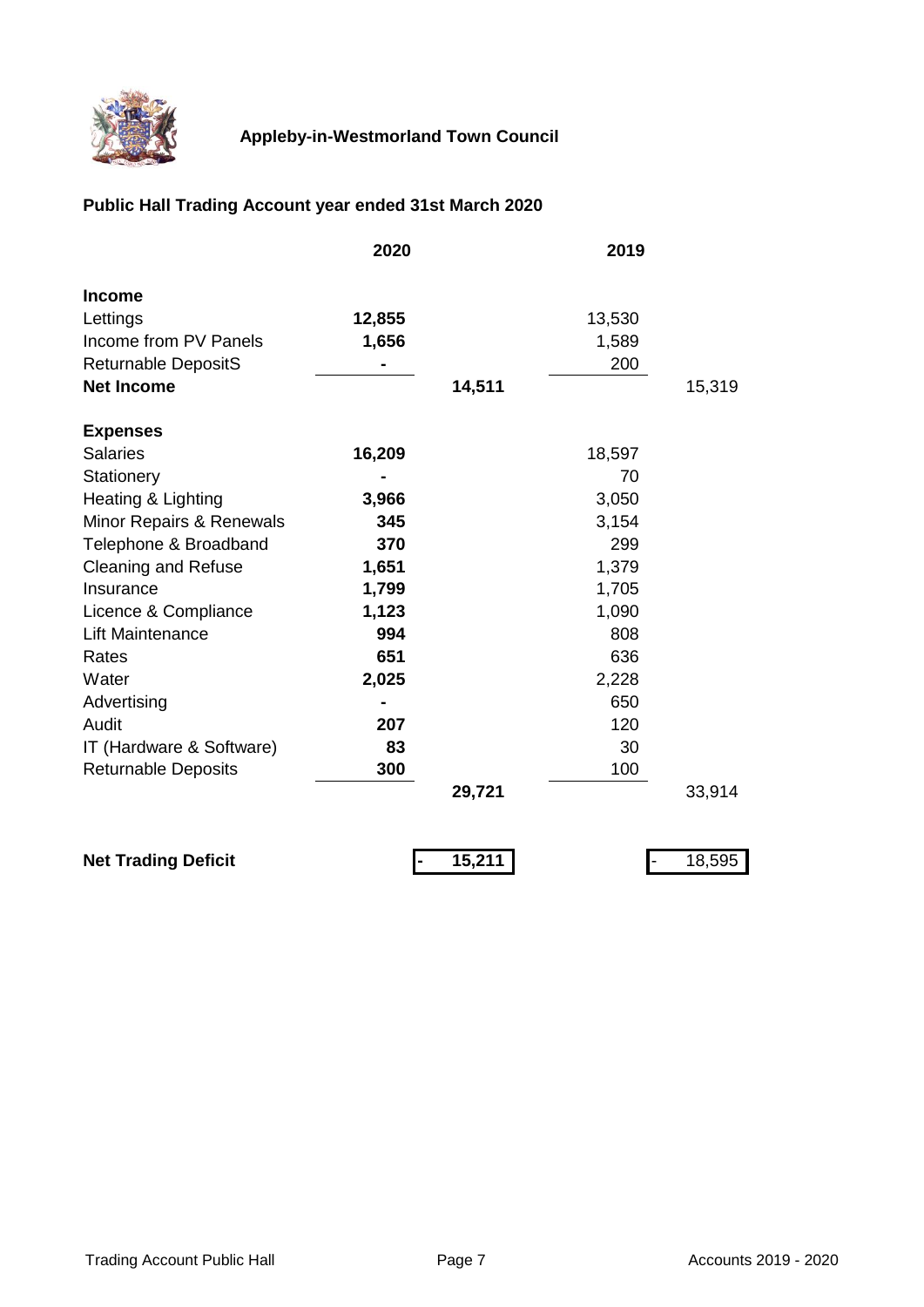

# **Tourist Information Centre Trading Account year ended 31st March 2020**

|                                          | 2020  |           | 2019  |           |
|------------------------------------------|-------|-----------|-------|-----------|
| <b>Income</b>                            |       |           |       |           |
| <b>Sales</b>                             | 27322 |           | 28510 |           |
| Cost of sales                            | 13159 |           | 18503 |           |
|                                          |       |           |       |           |
| <b>Net Sales Income</b>                  |       | 14,163    |       | 10,007    |
| <b>Other Income</b>                      |       | 4,500     |       | 6,000     |
| EDC grant                                |       |           |       |           |
|                                          |       |           |       |           |
| <b>Net Sales Income and Other Income</b> |       | 18,663    |       | 16,007    |
|                                          |       |           |       |           |
| <b>Expenses</b>                          |       |           |       |           |
| <b>Salaries</b>                          | 35173 |           | 33486 |           |
| Stationery                               | 766   |           | 1086  |           |
| Heat & Light                             | 1273  |           | 1080  |           |
| Minor R&R                                | 236   |           | 99    |           |
| Telelephone                              | 1025  |           | 1102  |           |
| Postage                                  | 108   |           | 71    |           |
| Cleaning                                 | 161   |           | 111   |           |
| Insurance                                | 1059  |           | 1106  |           |
| Licence & Compliance                     | 729   |           | 609   |           |
| Rates                                    | 1939  |           | 1896  |           |
| Water                                    | 184   |           | 202   |           |
| Training                                 | 60    |           | 50    |           |
| <b>Credit Card Machine</b>               | 485   |           | 397   |           |
| Marketing                                | 1369  |           | 0     |           |
| Advertising                              | 20    |           | 20    |           |
| Audit                                    | 207   |           | 240   |           |
| Computer (Hardware & Software)           | 660   |           | 138   |           |
| Printing                                 | 0     |           | 537   |           |
| Catering                                 | 217   |           | 183   |           |
|                                          |       | 45,670    |       | 42,413    |
|                                          |       |           |       |           |
| <b>Net Trading Deficit</b>               |       | $-27,006$ |       | $-26,406$ |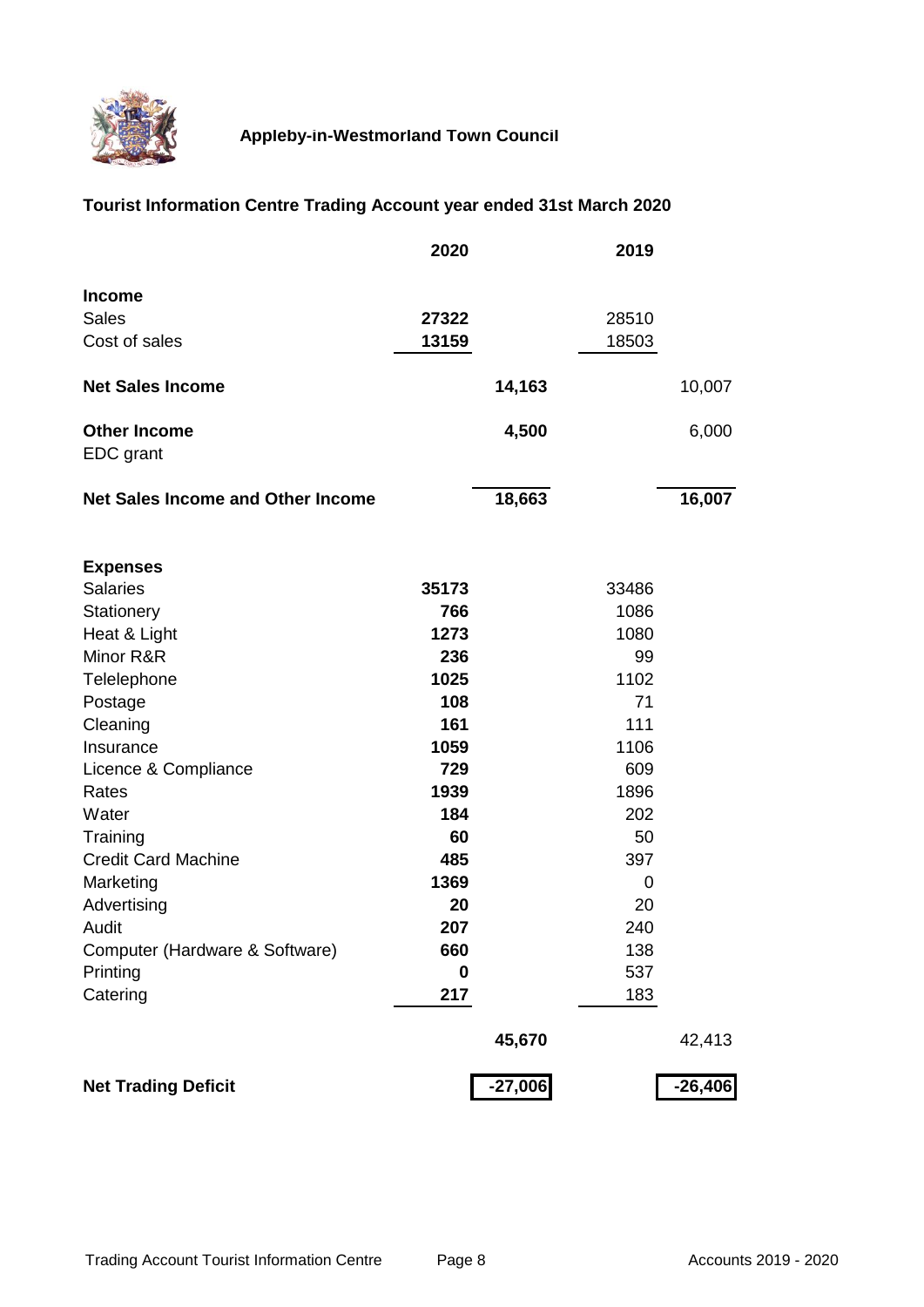

#### **Creditors at 31st March 2020**

#### **Creditors**

| <b>Barclays Bank</b>              | 33.56    |
|-----------------------------------|----------|
| <b>Beacon Fire Protection</b>     | 426.00   |
| CALC                              | 60.00    |
| <b>Carlisle Business Supplies</b> | 86.09    |
| Chubb                             | 102.13   |
| D Cleator                         | 26.77    |
| Corona                            | 559.17   |
| J Duffy Ltd                       | 30.60    |
| <b>Eden District Council</b>      | 341.39   |
| Enterprise                        | 850.00   |
| G Little & Son                    | 40.00    |
| Logic                             | 156.00   |
| NFU                               | 26.24    |
| <b>Nest Pensions</b>              | 113.05   |
| Npower                            | 678.47   |
| Paul Simpson                      | 60.00    |
| Waterplus                         | 144.53   |
|                                   | 3,734.00 |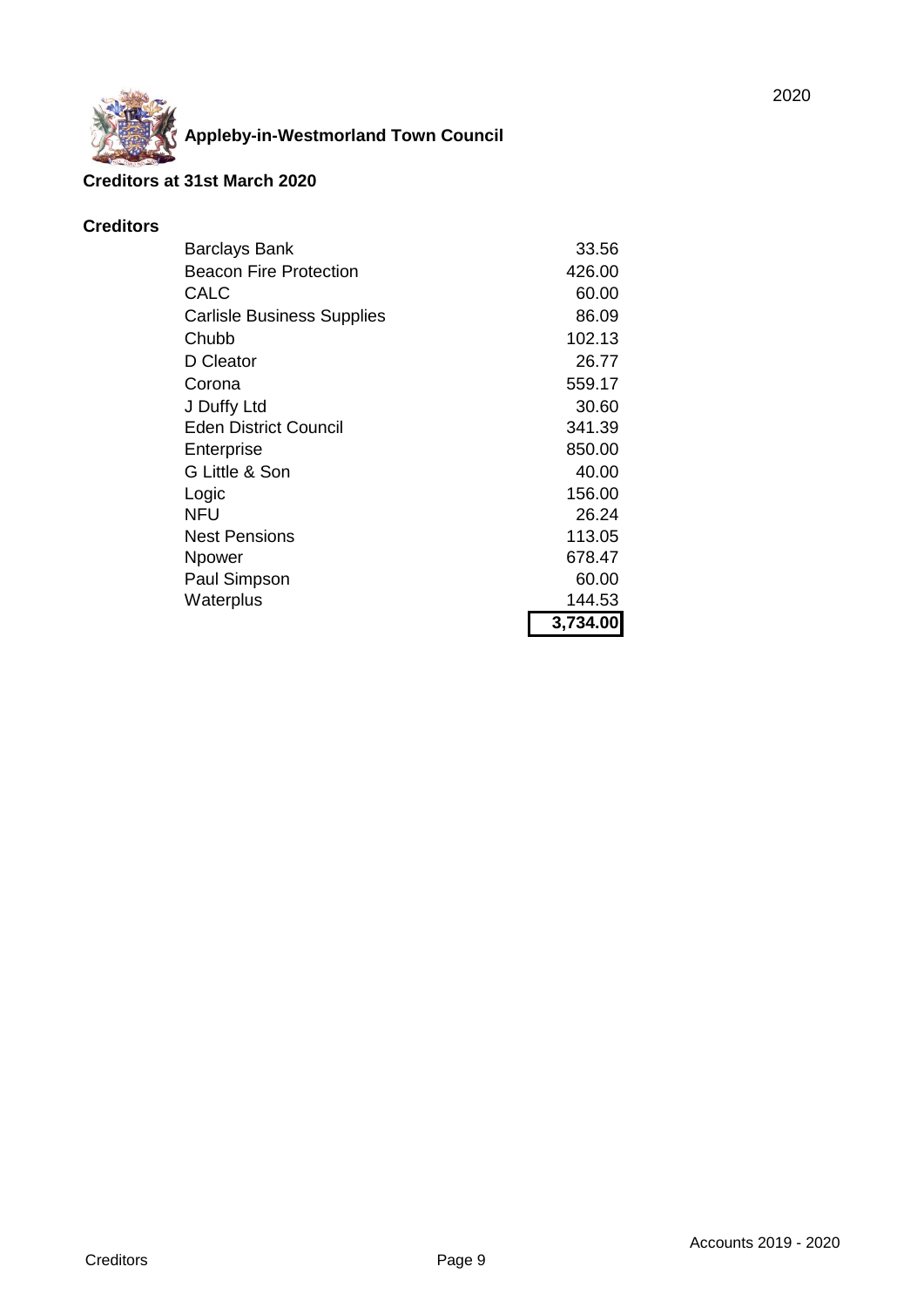

2020

#### **Debtors at 31st March 2020**

| <b>Description</b>             | £       |
|--------------------------------|---------|
| <b>ACAT</b>                    | 100.00  |
| Appleby-In-Westmorland Society | 680.00  |
| <b>Appleby Carnival</b>        | 30.00   |
| Arthritis Research UK          | 30.00   |
| Appleby Archaeology            | 30.00   |
| <b>Cards for Good Causes</b>   | 472.84  |
| <b>CWFWI</b>                   | 130.00  |
| Eden District Council          | 1400.00 |
| Evergreen Club                 | 60.00   |
| <b>Learning Fields</b>         | 100.00  |
| <b>NHSBT</b>                   | 60.00   |
| Remote Cinema                  | 50.00   |
| Sugar & Spice                  | 34.56   |

**3177.40**